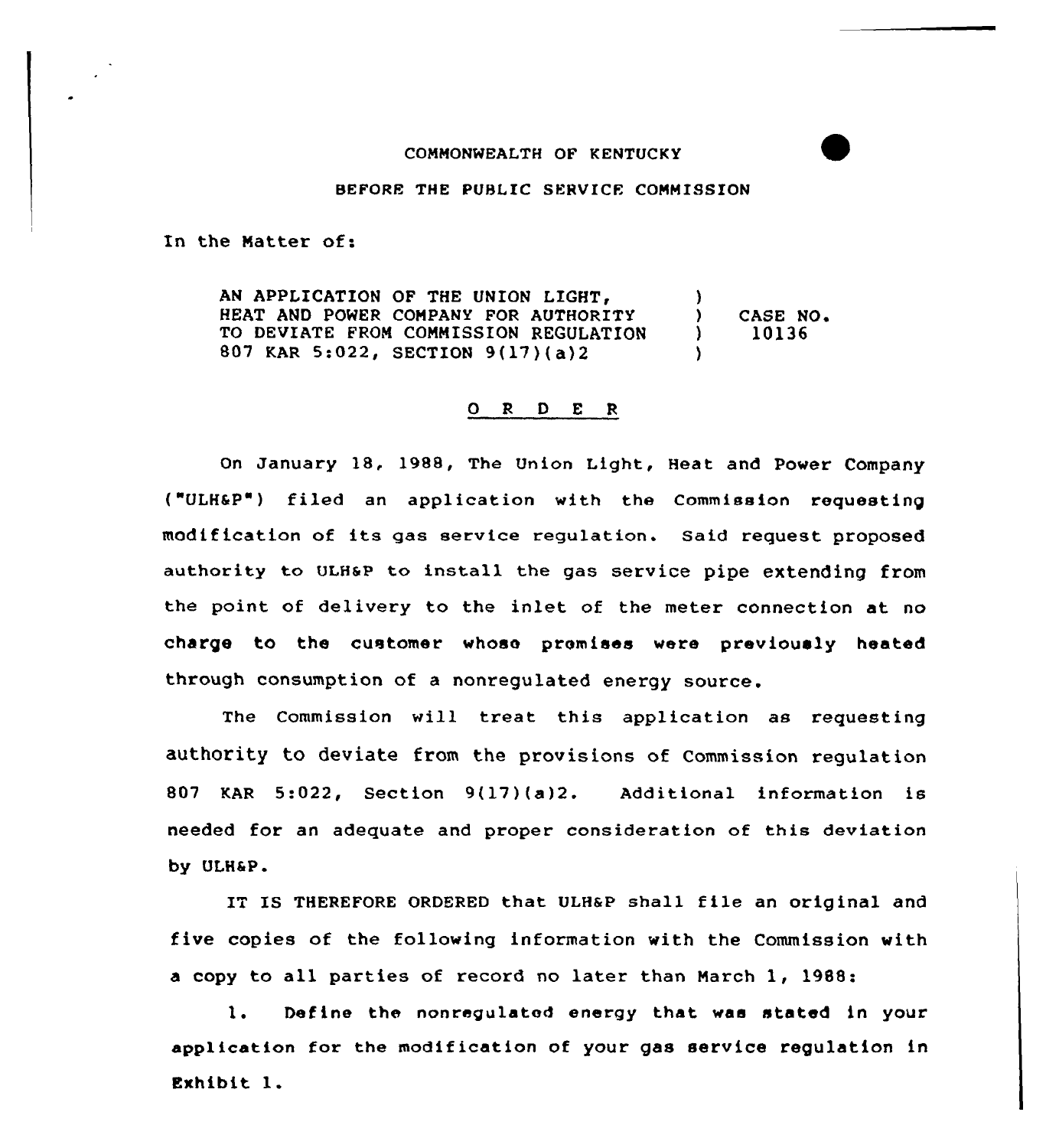2. With reference to Exhibit l, the proposed modifying language, define the intended meaning of "existing" (i.e., existing as of what date).

3. Elaborate in extensive detail on all criteria that would have to be met in order to qualify for free installation under this provision.

4. Clarify if the following cases are considered part of your request in connecting the service line at the company's expense:

a. <sup>A</sup> structure previously heated by portable appliances consuming different sources of energy.

b. A structure heated by solar energy.

c. <sup>A</sup> structure which had been consuming regulated fuel but changed to nonregulated fuel,

d. An owner of a structure wishing to change the source of fuel to natural gas.

e. <sup>A</sup> structure heated by propane gas.

f <sup>~</sup> <sup>A</sup> new home with <sup>a</sup> kexosene heater as its only heating source.

g. A mobile home consuming nonregulated fuel.

5. Is there a limited length of pipe that ULHaP considers in this request?

6. Is ULH6P proposing ownership of the service line but implying that the customer will be responsible for the maintenance of the line? Define the scope of maintenance required to be carried out by the customer. Does it include replacement of the line?

 $-2-$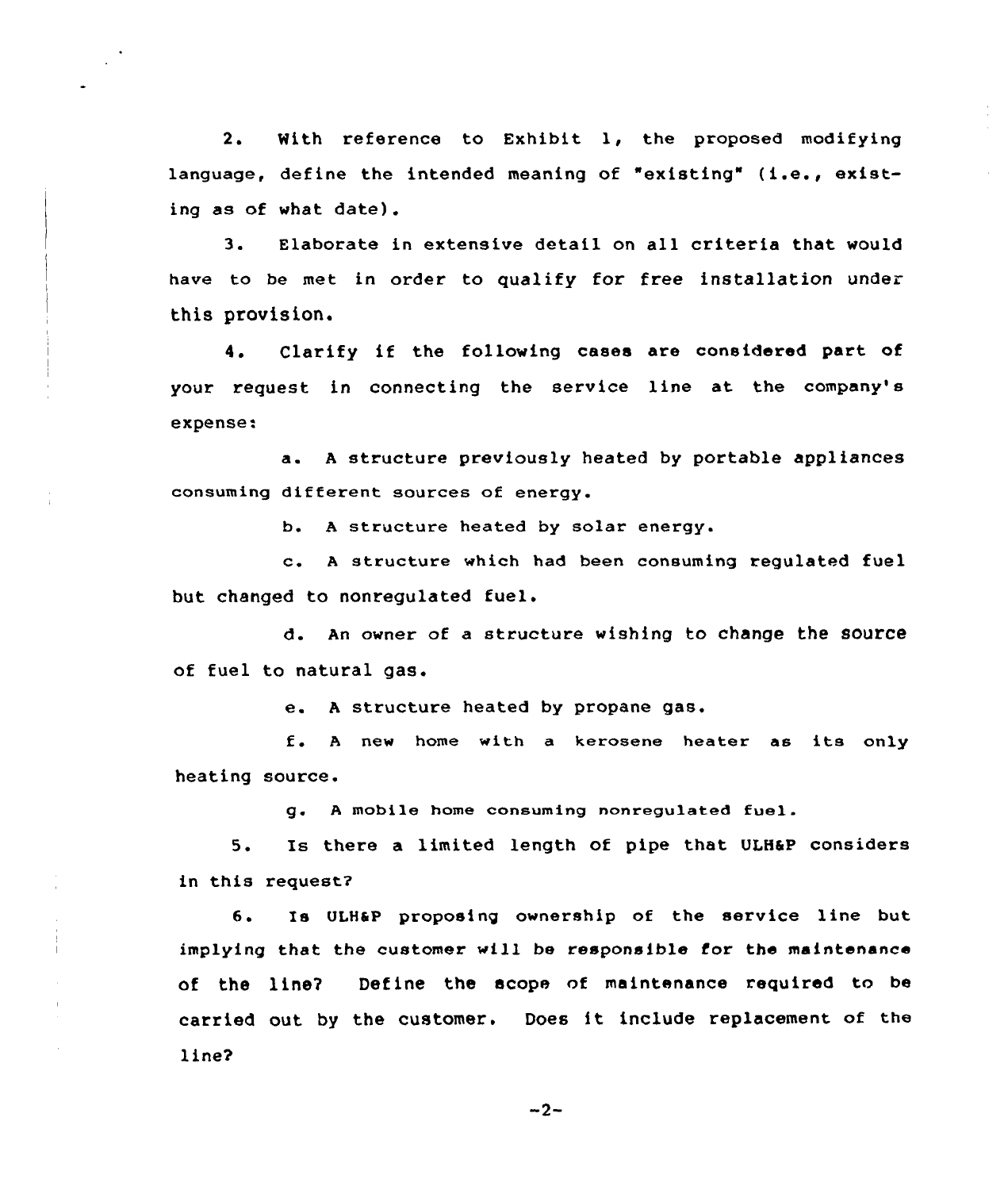7. Does ULH&P consider the authority of right-of-way through the customer property in case of the service line ownership?

8. Who currently owns and maintains the curb boxes and curb stops of service lines connected to ULHaP main gas lines?

9. Does ULHaP inspect the repaired gas leaks performed by fitters not in the employ of the company?

10. With reference to Exhibit <sup>3</sup> of the application, provide the calculations, studies, reports and workpapers that support the following:

a. Estimated number of customer conversions — 135.

b. Hookup cost  $-$  \$450.

C. Customer Representatives — 810,800.

d, 120 Mcf per customer usage.

e. Estimated revenue factor - \$1.391 per Mcf.

ll. Provide complete details of all criteria that would have to be met in order to qualify for free installation under this provision.

12. Provide a copy of the final Order and the applicable tariff pages wherein Cincinnati Gas <sup>a</sup> Electric underwent a similar modif iCation of its gas service regulations.

13. The new customers who consume nonregulated fuel were distinguished from the general population of your. customers. Do you not consider your application to be viewed as an act of discrimination?

 $-3-$